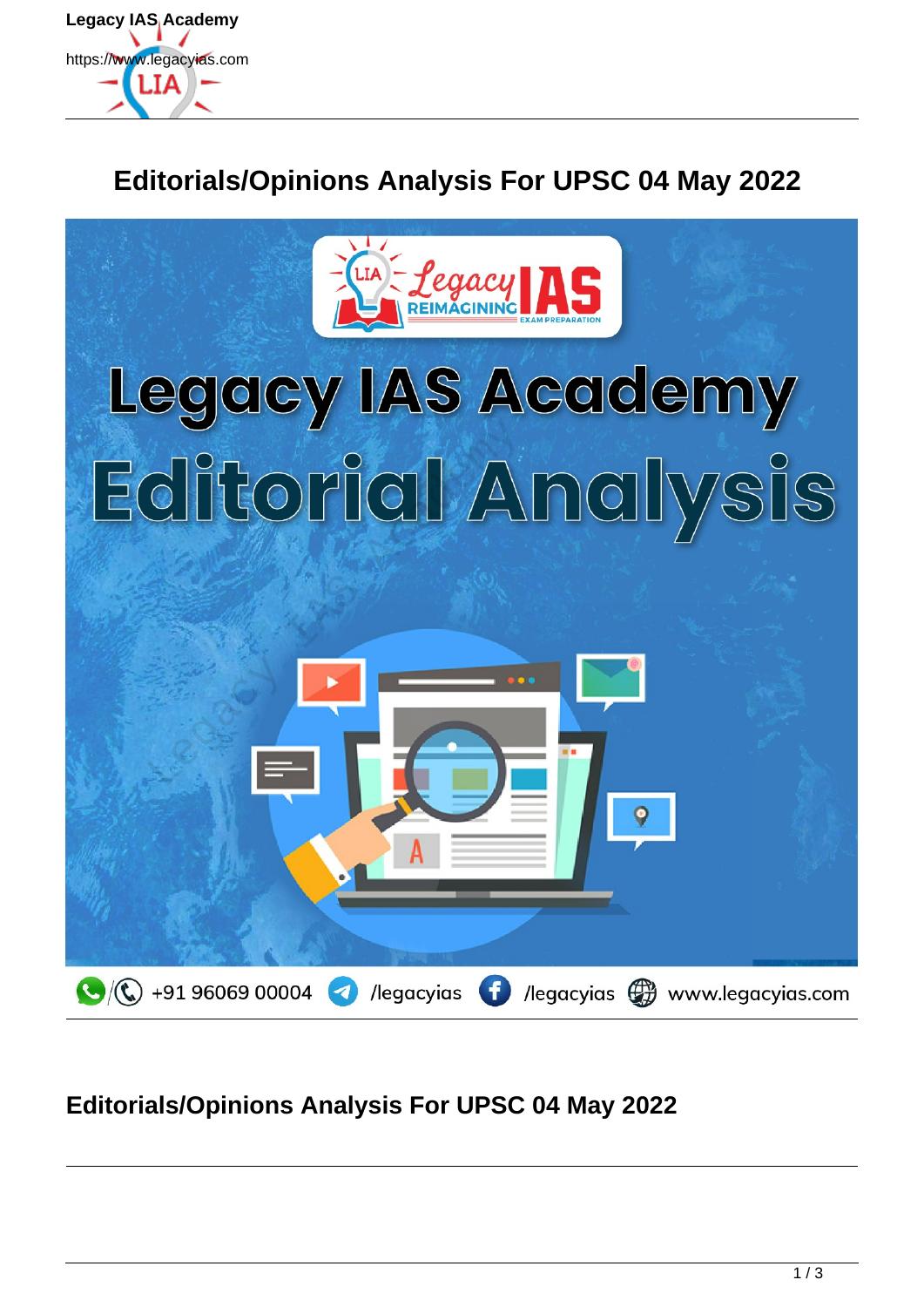

- 1. A defining moment for Indo-German ties
- 2. Europe is looming larger than ever in India's strategic calculus

## [A Defining Moment for Indo-German Ties](https://www.legacyias.com/indo-german-ties/)

#### **Context**

Prime Minister Narendra Modi's visit to Berlin for the sixth Indo-German Inter-Governmental Consultations (IGC) is significant for its timing and substantial results.

#### **Relevance**

GS-II: Effect of Policies and Politics of Developed and Developing Countries on India's interests, Indian Diaspora. Exter Narendra Modi's visit to Berlin for the sixt<br>ions (IGC) is significant for its timing and subst<br>e<br>et of Policies and Politics of Developed and D<br>Indian Diaspora.

#### **Dimensions of the Article**

- Strategic and economic importance of India-German ties
- Opportunities for India
- Way Forward

Click Here To Read More: A Defining Moment for Indo-German Ties

Europe is Looming Larger Than Ever in India's Strategic Calculus